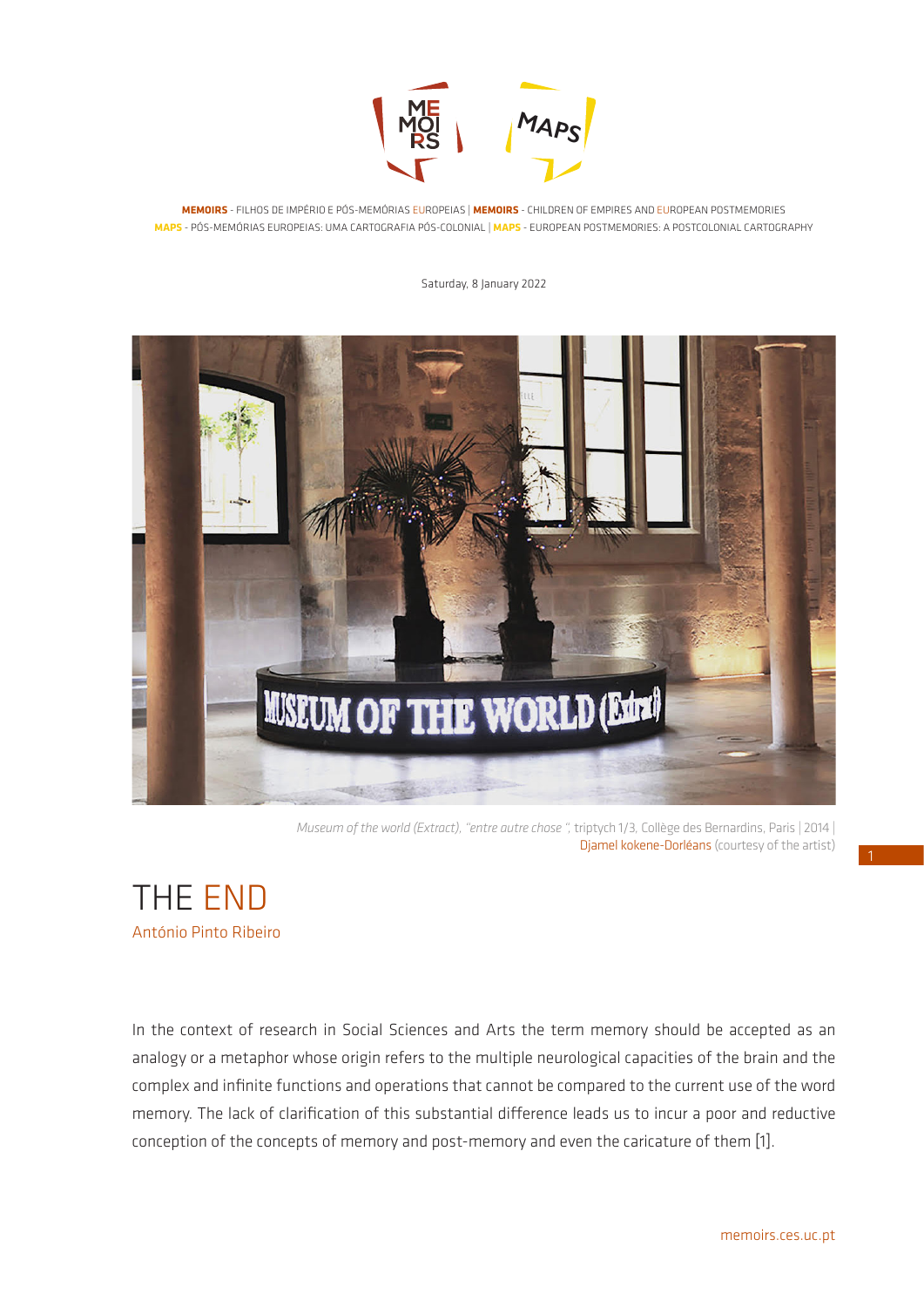

**THE END**

In this regard, the words of Roberto Vecchi are quite clear. In one of the first *newsletters* of the *MEMOIRS*, he stated: "There is a redundance of metaphors to express memory or its opposite, forgetting. But as Harald Weinrich has pointed out, representations of memory in Western histories of ideas tend to appeal simply to one of two essential archetypes. First, the warehouse, connected to rhetoric and memory. Second, the slate, originally a Platonic idea, linked to remembering. That memory is often articulated metaphorically points to a basic truth: that we always get stuck when we try to delimit any definition of memory too strictly. Memory is always mediated. Mediators, in Aleida Assman's terminology, give a concrete form to the fluidity, complexity and slipperiness of memory and remembering; through mediators, memory becomes material, both physical and metaphysical." [2]

Avoiding these pitfalls, the research project *MEMOIRS, Sons of Empire and European Postmemory* started from a relatively simple concept, but with quite effective operativity in a postcolonial context. This is the concept of postmemory by Marianne Hirsch, presented in *Family Frames: Photography, Narrative, and Postmemory* (1997), and which started from the author's own personal experience as a daughter of Jews who survived World War II by going into exile in America. The concept referred mainly to the memorial relationship between the children of the survivors of the Holocaust and the memories of their parents. It was disseminated and applied to other fields of study, and was not exempt from some controversy, revision and enlargement, especially by Beatriz Sarlo, who criticizes what she calls "theoretical inflation" (*Tiempo Pasado*, 2005) and calls for greater legitimacy of the subjectivity of the heir who reconstructs the traumatic past [3]. Like this theoretical contribution by Beatriz Sarlo, the concepts of "multidirectional memory" and "implied subject" by Michael Rothberg were also important. As a whole, they were fundamental contributions to the opening up of the possibility of understanding and theorizing the field of postmemory applied to the artistic practices of those who are heirs of former European empires, be they the children of the military involved in the wars of independence, of ex-colonized, ex-colonizers and all those who, having no biographical experience associated with the colonies, have a cultural memory of the colonization transmitted by the experience of the group or due to their interest in the theme.

The dynamic process that led to this investigation, problematization and production of knowledge did not exclude problematizing and unraveling the borders and differences between public memory so present and so often subliminal in our daily and historical memory - from museography to school books - as narratives produced in certain contexts by power agents and accepted at a given historical moment, but necessarily reviewed over time. This is an important fact in that the productions in the condition of the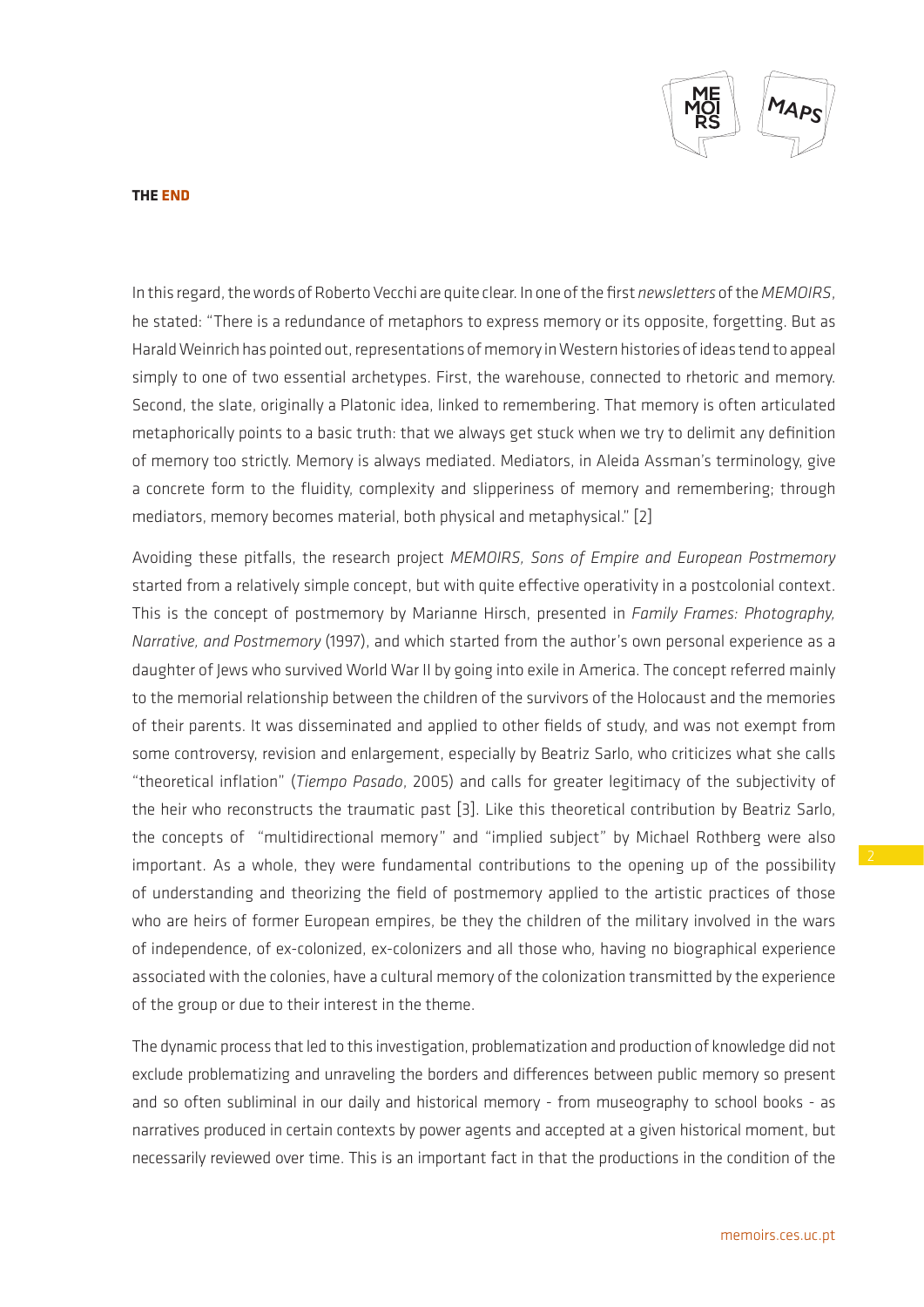

**THE END**

postmemory deal with these ideological devices that all too often inhibit the expression or even repress it.

This broadening of the initial concept of postmemory allowed the review of other less 'typical' biographical experiences and a shift from the theme of biography to artistic production. One of the benefits of this broadening, of its reformulation and extension to a third generation, in particular of artists and writers, was to enable the understanding, without devaluing, of memories inherited but already more diffuse than those of the previous generation, a greater artistic investment focused on the production of memories for the future of which are examples the works of artists and writers such as Josèfa Ntjam, Sara Sadik, Otobong Nkanga, Antonio Dikele Distefano, Binta Diaw.

Thus, we come to the works in the condition of postmemory, which allows the understanding and clarification of the whole process, by exhibiting the construction of other narratives that rescue historical processes of subalternity and promote the opening to other worlds. But in itself the condition of postmemory is not an aesthetic category, nor an artistic value. The process that is at the basis of the production of these works is based on a hybrid process of various experiences and artistic formations, and consequently it is from this hybridity that research should proceed, in order to find and produce the vocabulary and categories of artistic reception for this immense and diverse set of works on the horizon of contemporaneity.

With this *MEMOIRS* project Newsletter, Nº 147, we conclude a journey started on May 5, 2018. To the group of researchers of the project, to the dozens of external collaborators, to all the artists who contributed with their images, to the producers and designers, the deep gratitude of the editors, who are certain of two things: to have contributed to the sharing of a common good, knowledge, and to have done so in the spirit of public service.

We will continue to be present in the public space:

- through the exhibition *Europa Oxalá*, curated by António Pinto Ribeiro, Katia Kameli and Aimé Mpane and resulting from a partnership between the project *MEMOIRS*/ Centro de Estudos Sociais, Universidade de Coimbra, MUCEM (Marseille), Calouste Gulbenkian Foundation, Paris delegation, Africa Museum-Royal Museum of Central Africa (Tervuren, Belgium).

- through the publication of books authored by the *MEMOIRS* research team and some collaborating researchers.